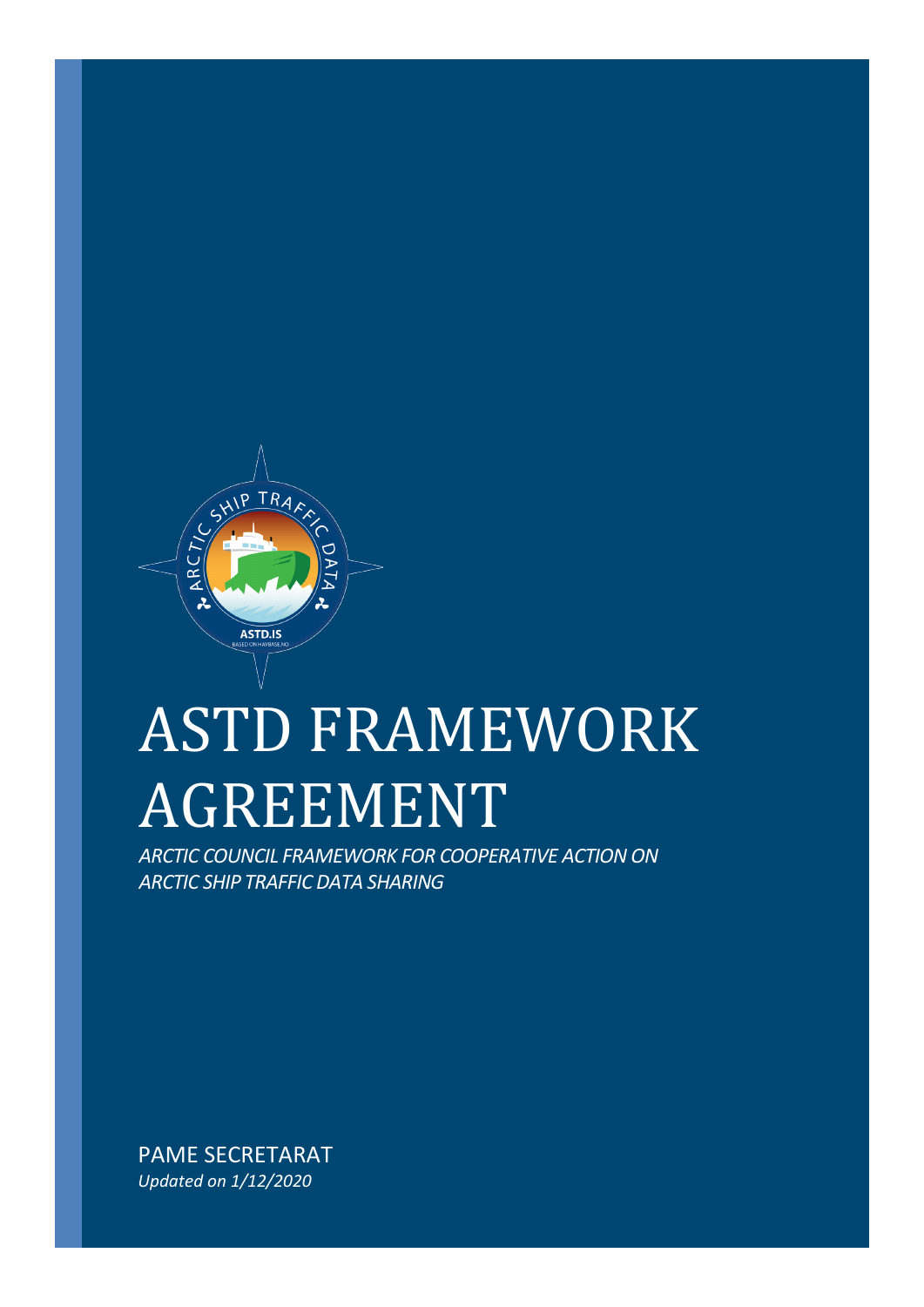

# *ASTD FRAMEWORK AGREEMENT*

#### *CONTENT:*

ARCTIC COUNCIL FRAMEWORK FOR COOPERATIVE ACTION ON ARCTIC SHIP TRAFFIC DATA SHARING

- ATTACHMENT ONE: Access to and use of the ASTD System
- ATTACHMENT TWO: Access Applications and Data Sharing Agreements
- ATTACHMENT THREE: ASTD Budget
- ATTACHMENT FOUR: Designated Contact Persons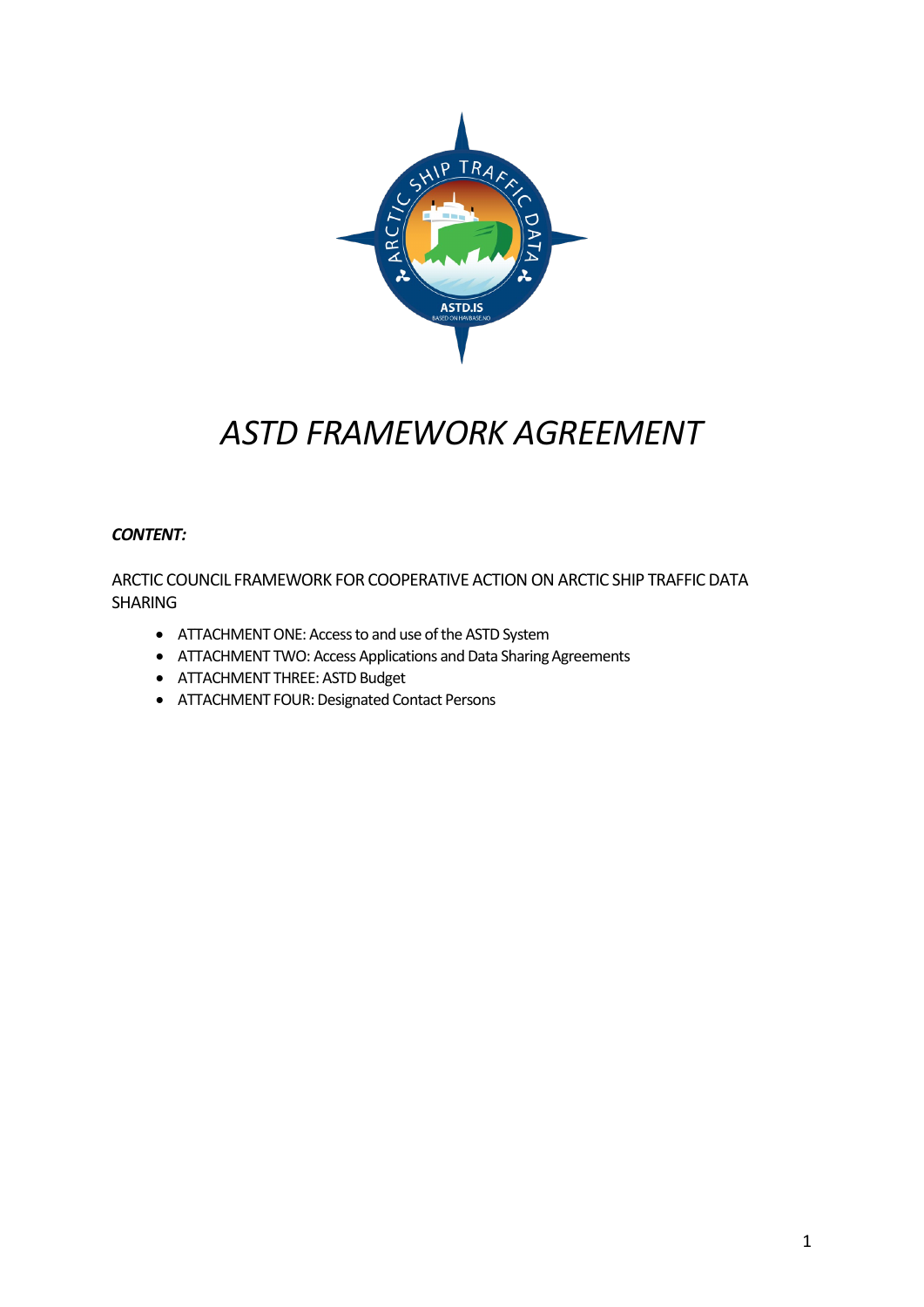#### AN ARCTIC COUNCIL FRAMEWORK FOR COOPERATIVE ACTION ON ARCTIC SHIP TRAFFIC DATA SHARING

1. PARTICIPANTS: Any Arctic State is eligible to be a Participant in this Arctic Council Framework for Cooperative Action on Arctic Ship Traffic Data Sharing ("ASTD Framework").

2. REFERENCES: T he Protection of the Arctic Marine Environment Working Group's [Work Plan 2015-2017,](http://pame.is/images/01_PAME/Work_Plan/PAME%20Work%20Plan%202015-2017.pdf) the [Arctic Ocean Review Final Report \(2013\),](https://oaarchive.arctic-council.org/bitstream/handle/11374/67/AOR%20Final%20report%202013.pdf?sequence=1&isAllowed=y) and the [Arctic Marine Strategic Plan 2015-2025.](https://oaarchive.arctic-council.org/handle/11374/413)

3. PURPOSE: The purpose of this ASTD Framework is to describe and define the general conditions for the intended sharing of Arctic Shipping Data among the Participants.

- 3.1. BACKGROUND: The Arctic Ship Traffic Data (ASTD) Project is an initiative of the Arctic Council's Working Group on the Protection of the Arctic Marine Environment (PAME) and is based in part on the Arctic Marine Shipping Assessment Report (AMSA 2009) and its 2005 shipping database. The purpose of the ASTD Project is to collect information about shipping activity in the Arctic ("Data") from the Participants to use for traffic trend analyses and related purposes under the realm of the Arctic Council. Project objectives are to develop a long-term, sustainable collection of Arctic shipping activity information consisting of a Data repository that includes ship traffic and related information provided by the Participants and a web application/tool to extract information from the repository, allowing for periodic trend analyses.
- 3.2. DATA TO BE SHARED: Each Participant intends to provide the Data which it deems to be relevant to this ASTD Framework to the Data repository specified in section 3.1 and to make this Data available to all the other Participants using the technical data exchange network ("the Network") that is created under this ASTD Framework. It is anticipated that the Data will typically include, but not be limited to, Automatic Identification System ("AIS") vessel tracking information from SOLAS vessels and other vessels carrying AIS transponders, port arrival/departure information and other pertinent ship traffic data as decided by the Participants. The Data may be provided in real-time, from historical data registries, or from aggregated statistical data sources as decided by the Participants, but not presented in real-time. The Participants intend to share the Data on a regular basis.
- 3.3. OWNERSHIP OF DATA: The Participants intend to share the data described in section 3.2 with each other without limitation so long as used within the scope of the ASTD Project. Nothing in this ASTD Framework is intended to affect any right, title or ownership interest in and to the Data that each Participant may have under its domestic law, nor is it intended to prevent a Participant from sharing the Data it provides under this ASTD Framework with any other entity under whatever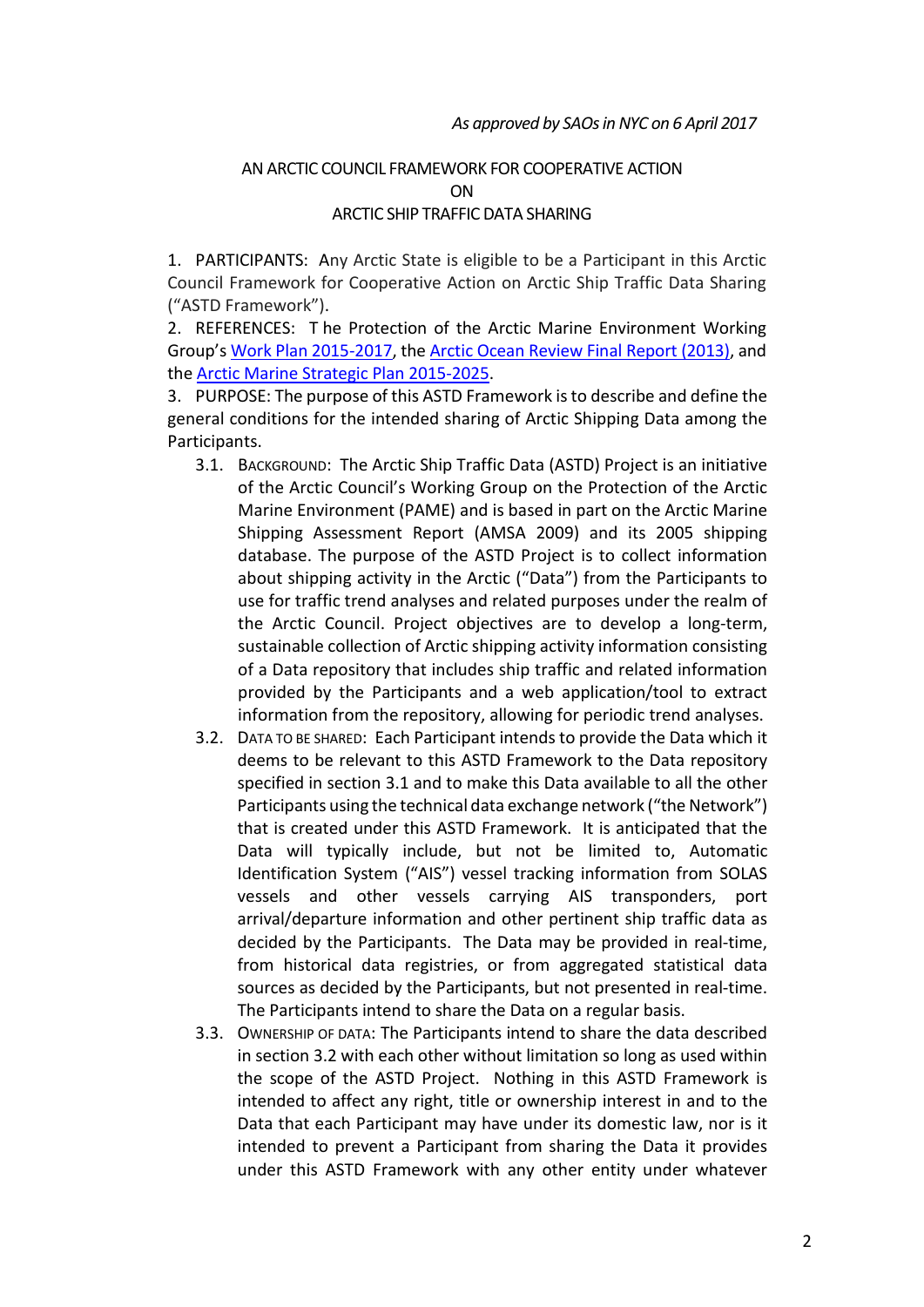terms and conditions it may deem appropriate Each Participant intends to ensure that any Data it provides under this ASTD Framework does not infringe upon any patent, trademark, copyright or other intellectual property ownership rights and interests.

- 3.4. USE OF SHARED DATA: Any Data that the Participants make available under this ASTD Framework is intended to be used for purposes of Arctic Council work and for the benefit of the Arctic States including: (i) protection of the marine environment; (ii) safety of navigation, maritime safety and security; (iii) vessel traffic services; (iv) port state control; (v) marine planning; (vi) search and rescue; (vii) accident investigation; (viii) pilotage; and (ix) customs surveillance. The Participants do not intend there to be any commercial use of the data under this ASTD Framework
- 3.5. ACCESS TO SHARED DATA: The Participants intend that Data is to be accessed and shared only as provided in Attachment One and pursuant to a signed Form for a Standard Arrangement on Access to and Use of ASTD Data (refer to Attachment One). To the extent that any Participant is required by law to make the Data available for any purpose not described in this ASTD Framework and Attachment One, that Participant intends to notify the PAME International Secretariat and all other Participants prior to any such disclosure and to provide reasonable opportunity for other Participants to indicate whether their Data should be withheld from disclosure. Whenever a notification occurs, the Participants intend for the PAME International Secretariat to arrange for the withholding of such Data. Any such disclosure is to take place only in accordance with a signed "data sharing arrangement," in form comparable to the one attached hereto as Attachment Two.

4. ROLES OF THE PARTICIPANTS AND THE PAME INTERNATIONAL SECRETARIAT:

#### 4.1 Each Participant intends to:

- 4.1.1 Obtain whatever authorizations and approvals are necessary to participate in this ASTD Framework and in the Network.
- 4.1.2 Restrict its use and distribution of the Data it receives from the Network in accordance with any and all distribution and restriction policies that may be required by the Participant that provides the source data.
- 4.1.3 Pay its annual *pro rata* share, distributed evenly among the Participants, of the costs necessary to create, manage, administer, and operate the Network. In the event that entities other than Participants make contributions to the costs of constructing, managing, administering and operating the network, each Participant's annual *pro rata* share will be proportionately reduced by deducting the total amount contributed by these entities in a given calendar year from the total amount that the Participants collectively would otherwise have been asked to contribute that year, and calculating a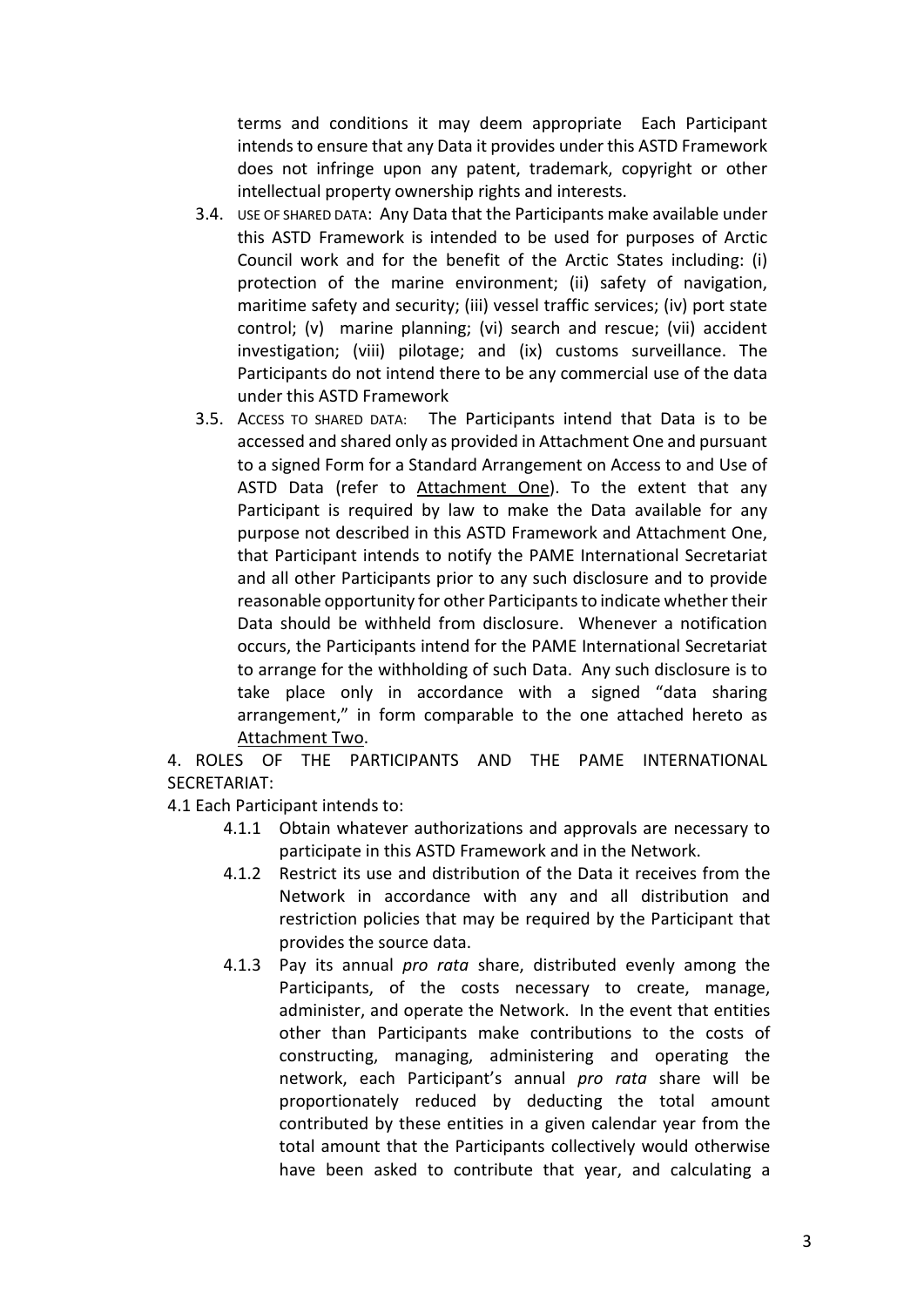reduced *pro rata* share. The PAME International Secretariat will make this calculation. Each Participant's reduced annual *pro rata* share will be paid in the calendar year following the year in which the contributions from entities other than Participants were received.

- 4.1.4 Timely remit those funds necessary to construct, manage, administer, and operate the Network, as described in Attachment Three, hereto, to the PAME International Secretariat.
- 4.1.5 Take all actions necessary to ensure the accuracy and integrity of the Data it submits under this ASTD Framework.
- 4.1.6 Honor all guidelines and reasonable restrictions imposed by the Network Manager with respect to use of the Network. The Network Manager is the Norwegian Coastal Administration.
- 4.1.7 Abide by all of the provisions of this ASTD Framework for as long as it is a Participant.
- 4.2 The Participants intend the PAME International Secretariat to:
	- 4.2.1 Provide administrative support for and oversight of this ASTD Framework and the associated technical data exchange that occurs under this ASTD Framework;
	- 4.2.2 Administer access to the Network in collaboration with the Network Manager as described in Attachment One; and
	- 4.2.3 Receive financial contributions made under section 4.1.4 and transfer those contributions to the Network Manager to cover the costs of constructing, managing, administering, and operating the Network.
- 5. POINTS OF CONTACT:
	- 5.1. Each Participant intends to designate one or more "Contact Persons" for purposes of this ASTD Framework and the Network. A list of Contact Persons is shown in Attachment Four, hereto.
	- 5.2. The Participants intend the PAME International Secretariat to maintain an accurate and up-to-date list of names and contact details for Contact Persons.
	- 5.3. Any change intended to be made by a Participant to its designated Contact Person(s) is to be submitted to the PAME International Secretariat at the following e-mail: [pame@pame.is.](mailto:pame@pame.is) The Participants request that the PAME International Secretariat timely notify all Participants of any changes to the list of Contact Persons.
- 6. OTHER PROVISIONS:
	- 6.1. PRIVACY: The Participants intend to treat any Data submitted to the Network that contains Personally Identifiable Information or otherwise raises any privacy concerns in accordance with their respective national privacy laws.
	- 6.2. REVIEW: The Participants intend to review this ASTD Framework at each PAME Working Group annual fall meeting (PAME-II), or at any other occasion as decided by consensus of the Participants.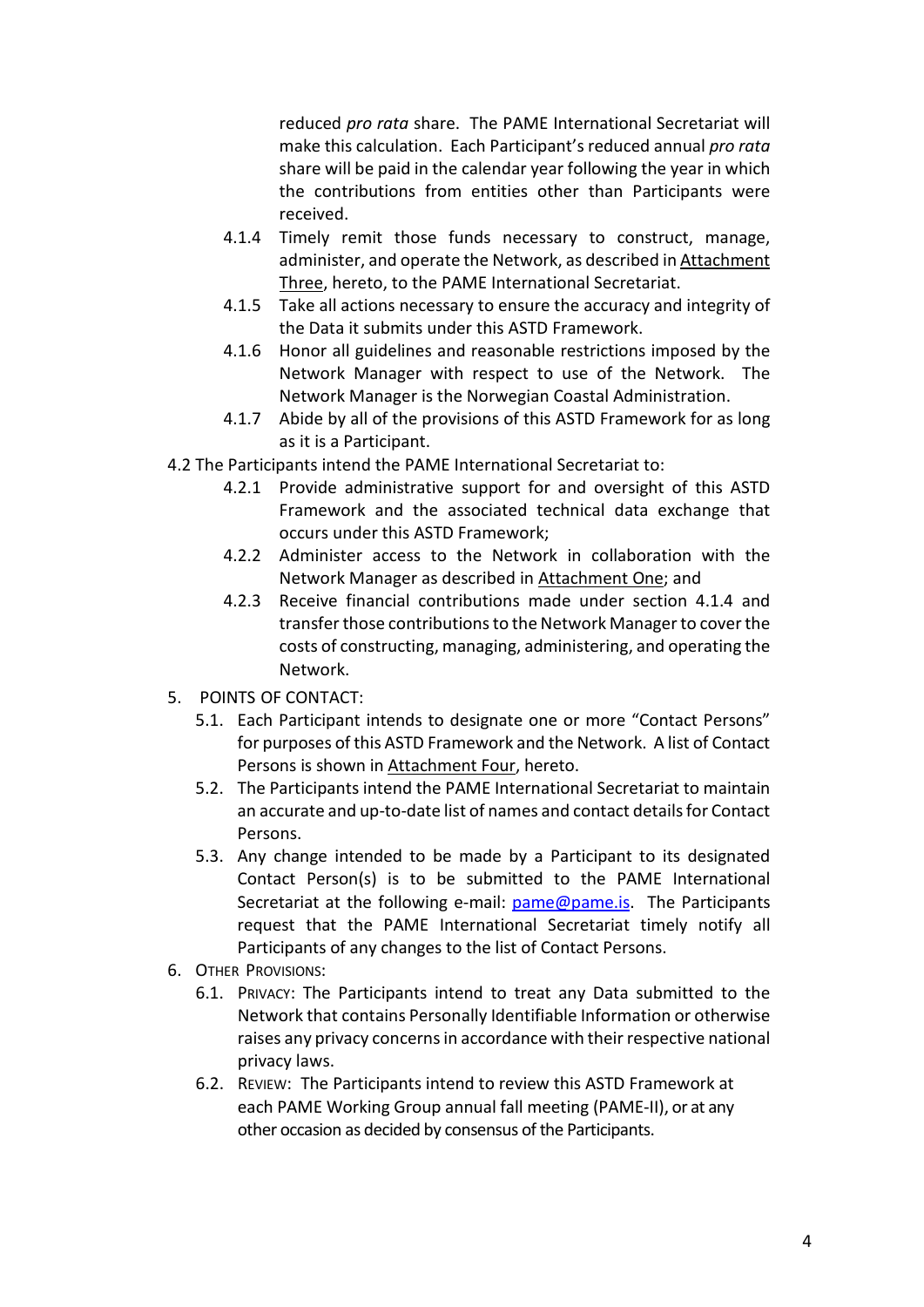- 6.3. ENTIRE ASTD FRAMEWORK: The Participants intend that this ASTD Framework embodies their entire understanding regarding the ASTD Framework's subject matter.
- 6.4. INTERNATIONAL LAW: This ASTD Framework represents political commitments of the Arctic States. The Participants do not intend this ASTD Framework to be binding under international law.

7. REVISION/UPDATING: The Participants intend that any modifications or revisions to this ASTD Framework are to be done only by mutual written understanding of the Participants.

8. Nothing in this ASTD Framework precludes the Participants from deciding at a later date to modify or revise it to allow Permanent Participants and Arctic Council Observers to participate in and contribute to this data sharing project at a more in-depth level than the access options described in Attachment Two.

9. PARTICIPATION: Any Arctic State may become a Participant by notifying the PAME International Secretariat in writing and providing a Point of Contact as described in paragraph 3.5.

10. DISCONTINUATION: Any Participant may discontinue its participation in the ASTD Framework by providing at least 30 days prior written notice to all of the other Participants. Discontinuation by a Participant does not affect the ongoing operation of the ASTD Framework. Participants intend for discontinuation of the ASTD Framework to occur only when the Participants mutually decide in writing to do so.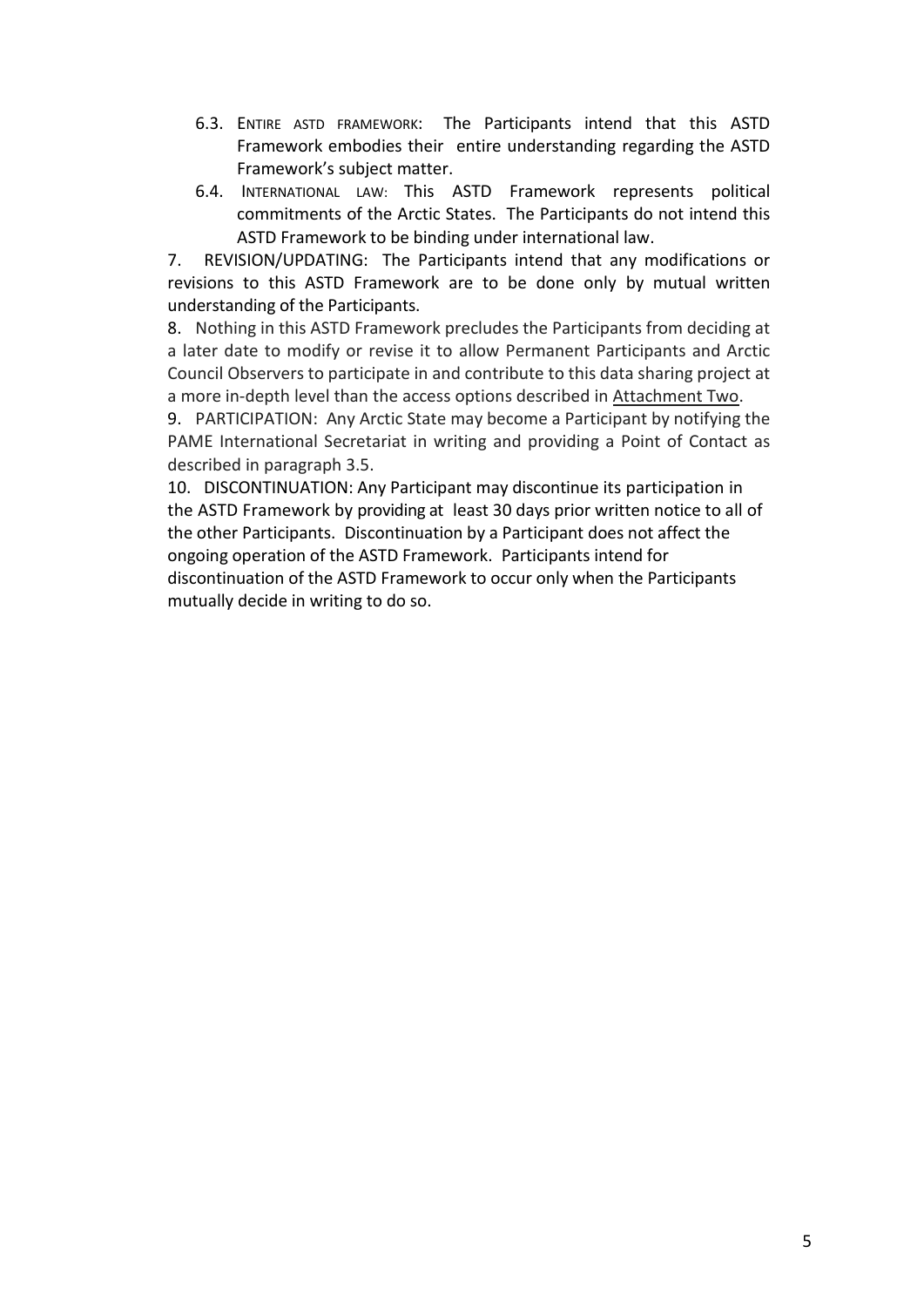## **ASTD FRAMEWORK - ATTACHMENT ONE: Access to and use of the ASTD System**

(Refer to paragraph 3.5 of the ASTD Framework)

#### **I. BACKGROUND:**

ASTD Participants decide whether an applicant will gain access to the ASTD Systems as outlined in this document, and, if so, the level of access granted. The PAME International Secretariat will act as the administrator for granting the appropriate level of user access once ASTD Participants have made a decision on an application.

The ASTD Framework establishes who may access the ASTD System, how access is sought, what data may be accessed, whether a fee is charged, and how ASTD data may be used. The ASTD Framework defines three levels of access to the ASTD System – see below. The graphic and table below describe these three access levels. Through PAME, Participating Arctic States have paid for the development and ongoing maintenance of the ASTD System and have full access to the System, subject to the terms of the ASTD Framework.



The Data is accessible through the ASTD System. The Data is stored on secure and dedicated servers as part of the Network described in the ASTD Framework, for which the Norwegian Coastal Administration (NCA) is the Network Manager.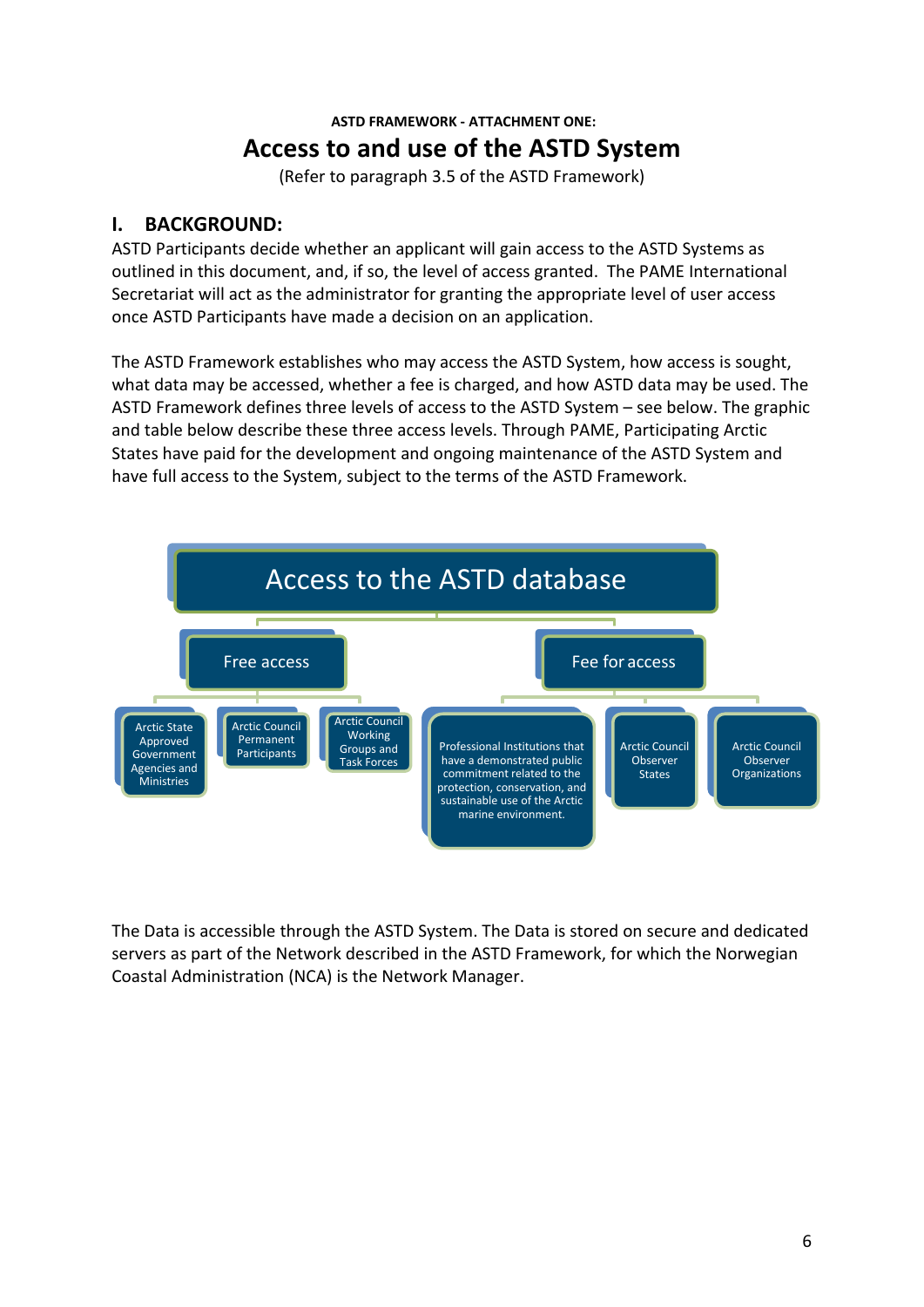#### **II. USER ACCESS LEVELS:**

There are three access levels to the ASTD System as defined in the table below.

#### LEVEL I Arctic States that are current on their annual *pro rata* share financial contributions.

LEVEL 1 access means access to all data in the database for analysis under the auspices of the Arctic Council. The data will include vessel identity information – both Maritime Mobility Service Identity (MMSI) number and International Maritime Organization (IMO) ship identification number, ship names, and detailed ship type for each ship sailing (over 200 ship types included).

A completed application to access the ASTD System must be submitted by email to the designated Arctic State ASTD contact who reviews it to confirm that the applicant is a government agency or ministry. If it is, the designated Arctic State ASTD contact forwards the application to the PAME Secretariat for processing. *[See the list of designated Arctic](https://www.pame.is/images/03_Projects/ASTD/Contacts/ASTD_expert_contacts_March_2019.pdf)  [State ASTD Contacts and their contact information here.](https://www.pame.is/images/03_Projects/ASTD/Contacts/ASTD_expert_contacts_March_2019.pdf)*

If approved, the applicant will receive access to the data from the PAME Secretariat via a secure data transfer.

To allow each Participant to withhold data it has provided under this ASTD Framework as described in section 3.5, the PAME International Secretariat will notify those Participants who have submitted data of each LEVEL I request before distributing any data. If a Participant does not object to the inclusion of its Data in what has been requested after notification by the PAME International Secretariat, the PAME International Secretariat will download and transmit the requested data. This process usually takes no longer than seven (7) days. The data will be sent in a GIS format, such as .csv for download. Such data must typically be manipulated by a GIS Analyst due to its size and complexity.

If a Participant objects to the inclusion of data it has submitted to the ASTD System in what has been requested, that data will not be included in the transmitted data.

#### LEVEL II

Arctic States that are current on their annual *pro rata* share financial contributions.

LEVEL 2 provides access to the same data as is available under LEVEL 1 *except* that vessel identity data (MMSI, IMO ship identification number, and ship name) is not included and ship types are aggregated to around 50 ship types.

A completed application to access the ASTD System must be submitted by email to the designated Arctic State ASTD Contact who reviews it to confirm that the applicant is a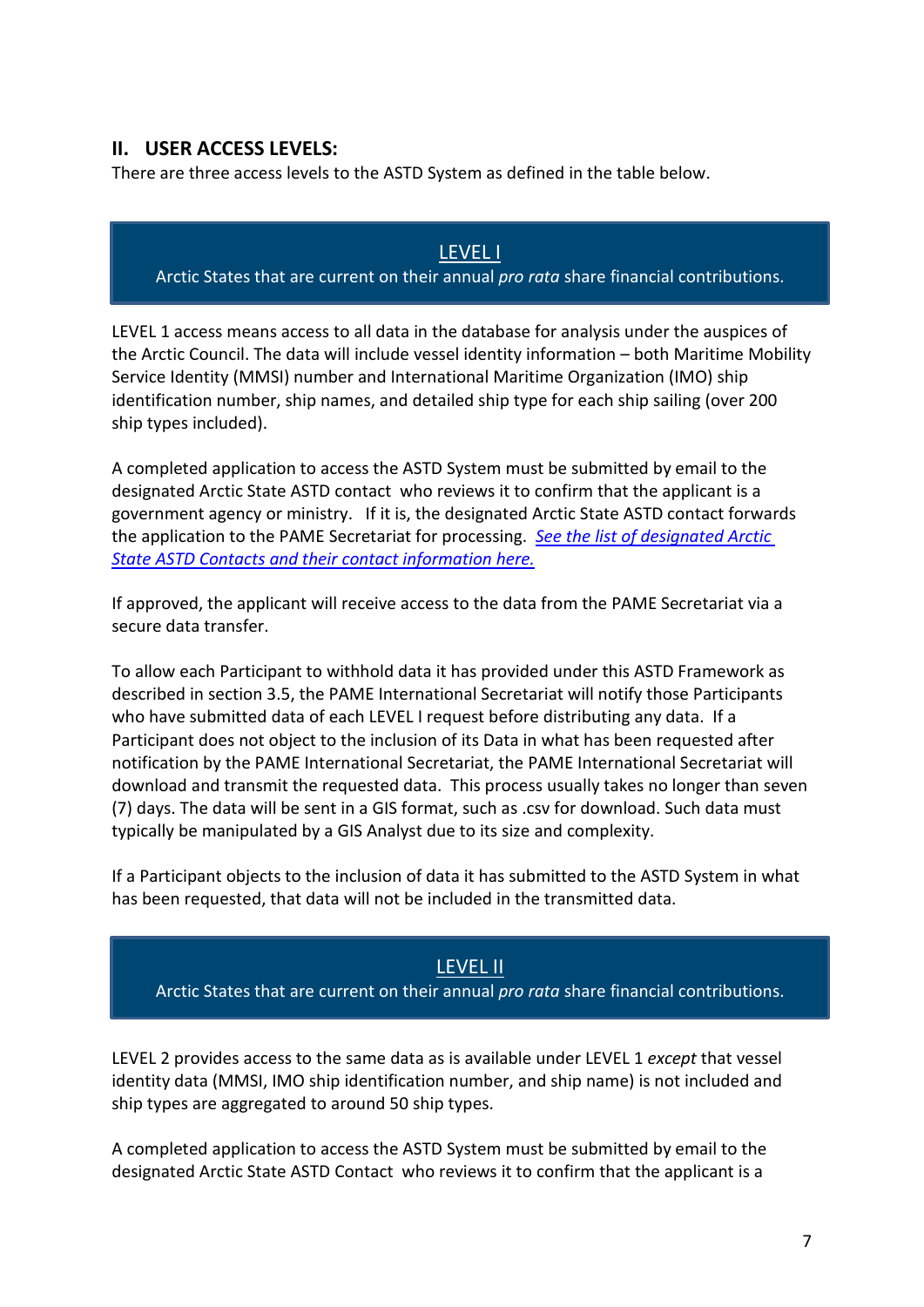government agency or ministry. If it is, the designated ASTD Contact forwards the application to the PAME Secretariat for processing. *[See the list of designated Arctic State](https://www.pame.is/images/03_Projects/ASTD/Contacts/ASTD_expert_contacts_March_2019.pdf)  [ASTD Contacts and their contact information here.](https://www.pame.is/images/03_Projects/ASTD/Contacts/ASTD_expert_contacts_March_2019.pdf)*

The successful applicant ("user") will receive an e-mail from the PAME Secretariat with a username and a password to access the ASTD System.

To allow each Participant to withhold Data it has provided under this ASTD Framework as described in section 3.5, the PAME International Secretariat will notify those Participants of each LEVEL 2 request. If a Participant who provided the data does not object to its inclusion in a LEVEL 2 request the PAME International Secretariat will provide the requestor with a username and password to access the database once the requester signs a Data Sharing Arrangement (Attachment Two). This process usually takes no longer than seven (7) days.

If a Participant objects to the inclusion of data it has provided to the ASTD System in what has been requested, that Data will not be included in what the successful Level 2 applicant will be able to access after signing a Data Sharing Arrangement (Attachment Two) and receiving a username and password from the PAME International Secretariat.

#### LEVEL III

Arctic States that are not current on their full annual *pro rata* share financial contributions; Permanent Participants; and Arctic Council Subsidiary Bodies. Additionally, upon payment of a financial contribution in an amount decided by PAME - member governments, Arctic Council Observers and other professional organizations (e.g., accredited academic institutions, recognized research institutes, registered non-governmental organizations) that have a demonstrated public commitment related to the protection, conservation, and sustainable use of the Arctic marine and coastal environment..

LEVEL 3 access means access to the same data as is available under LEVEL 2 except that ship type information is aggregated into 13 ship types instead of around 50 ship types.

To gain free access, applicants must fill out the form and send it to the PAME Secretariat (pame@pame.is).

For users eligible for access only upon payment of a fee, applicants must fill out the form and send it to the PAME Secretariat [\(pame@pame.is\)](mailto:pame@pame.is). The PAME Secretariat will contact the successful applicant for payment of the fee. Once the fee is paid, access will be granted.

The PAME International Secretariat will notify all Participants of each LEVEL 3 application. LEVEL 3 access may be granted only if there is consensus to do so among all Participants. If no Participants objects to the LEVEL 3 request within seven (7) calendar days after notification by the PAME International Secretariat, the requestor will receive a username and password after it has submitted a completed data sharing arrangement (Attachment Two).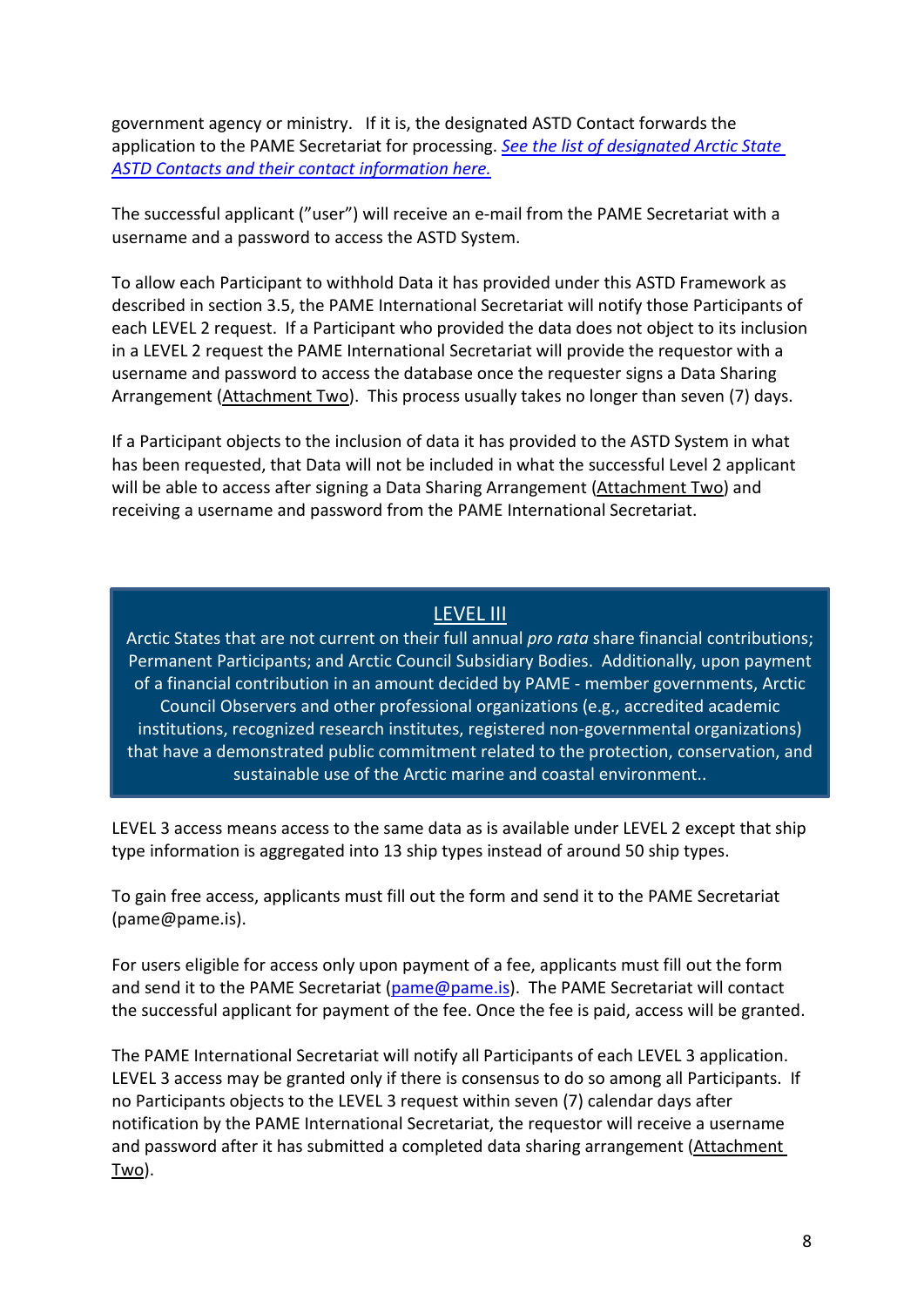### **ASTD FRAMEWORK - ATTACHMENT TWO: Access Applications and Data Sharing Agreements**

PAME has approved four Access Applications and Data Sharing Agreements. These documents serve both as applications and Data Sharing Agreements that set forth the terms and conditions for access to the ASTD System according to which applicants apply for access. See Attachment Two regarding which access level to apply for.

#### **Links:**

- 1. Access to Level I ASTD System Access Application and Data Sharing Agreement [document](https://pame.is/images/03_Projects/ASTD/Data_sharing_agreements/ASTD_-_Level_I_data_sharing_agreement.docx)
- 2. Access to Level II ASTD System Access Application and Data Sharing Agreement [document](https://pame.is/images/03_Projects/ASTD/Data_sharing_agreements/ASTD_-_Level_II_data_sharing_agreement.docx)
- 3. Free Access to Level III ASTD System Access Application and Data Sharing [Agreement document](https://pame.is/images/03_Projects/ASTD/Data_sharing_agreements/ASTD_-_Level_III_data_sharing_agreement.docx)
- 4. Paid Access to Level III [ASTD System Access Application and Data Sharing](https://pame.is/images/03_Projects/ASTD/Data_sharing_agreements/ASTD_-_Level_III_data_sharing_agreement.docx)  [Agreement document](https://pame.is/images/03_Projects/ASTD/Data_sharing_agreements/ASTD_-_Level_III_data_sharing_agreement.docx)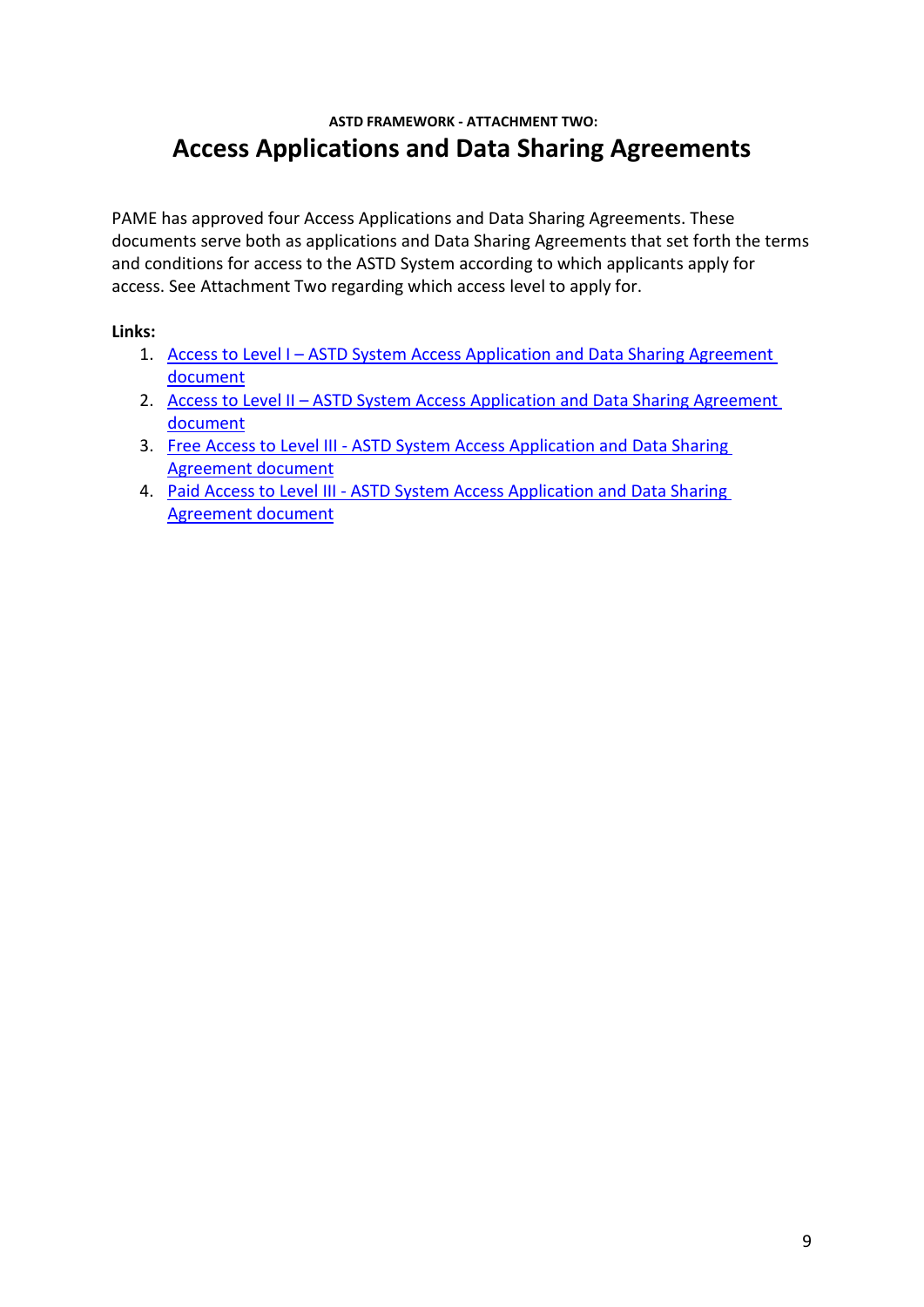#### **ASTD FRAMEWORK - ATTACHMENT THREE ASTD Network Costs**

The table below provides an overview of ASTD network costs. Running costs include administration, data storage, maintenance, operation, change, and update of hardware and other related aspects. It also covers license fees and upgrades to key software components.

Expenditure represents ASTD System development, which includes system setup, data transfer, system maintenance, data storage, software updates, data connectivity, gap data pull, testing and administration costs. Current estimated total annual running costs are \$28.000 USD.

The PAME International Secretariat oversees the ASTD account.

Currently estimated annual Network costs (denoted in U.S. dollars), including the annual pro rata share for each Participant's financial contribution, are set forth in the table below.

|                                                | <b>Timeframe</b> |        |        |         |        |
|------------------------------------------------|------------------|--------|--------|---------|--------|
|                                                | Year 1           | Year 2 | Year 3 | Year 4  | Year X |
|                                                |                  |        |        |         |        |
| Development costs:                             | 134.000          |        |        |         |        |
| <b>Annual running costs:</b>                   |                  | 28,000 | 28.000 | 28,000  | 28,000 |
| <b>Total estimated annual costs:</b>           | 134.000          | 28.000 | 28.000 | 28.000  | 28.000 |
| <b>Estimated annual costs per Participant:</b> | 19.000           | 4.000  | 4.000  | 4.000   | 4.000  |
| Total costs after 4 years of operation:        |                  |        |        | 246.000 |        |

*\*Norway's yearly contribution is deducted accordingly as requested by Norwegian Coastal Administration, to simplify the cost sharing of the system. Norway has operated and developed Havbase for several years and will continue to maintain and improve the system which will benefit this project with continual and additional costs for Norway. However, Norway will pay its equal share of the costs as a member State of the Arctic Council but as a measure to simplify the paying procedure.*